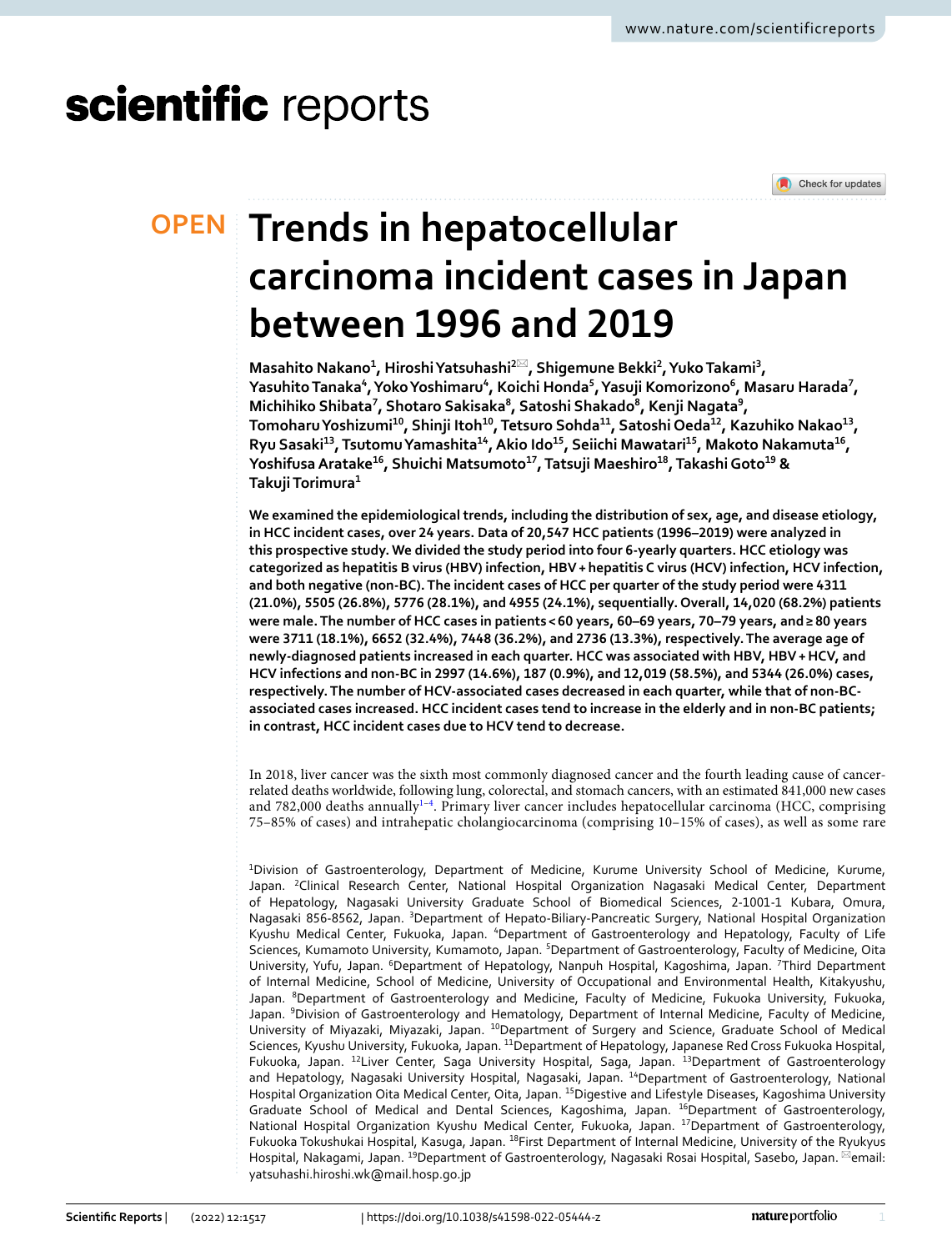| <b>Characteristics</b>              | Value                                               |
|-------------------------------------|-----------------------------------------------------|
| Sex (male/female)                   | 14,020 (68.2%)/6527 (31.8%)                         |
| Age (years)                         | $68.6 \pm 10.1$                                     |
| Etiology (HBV/HBV + HCV/HCV/non-BC) | 2997 (14.6%)/187 (0.9%)/12,019 (58.5%)/5344 (26.0%) |

<span id="page-1-0"></span>**Table 1.** Overall patient characteristics ( $n=20,547$ ). Results are expressed as the number (%) or the mean  $\pm$ standard deviation. Non BC=both hepatitis B surface antigen and HCV-antibody negative.

| <b>Sex</b>                | First quarter (1996–2001) $n = 4311$ | Second quarter $(2002-2007)$<br>$n = 5505$ | Third quarter (2008–2013) $n = 5776$   $n = 4955$ | Fourth quarter $(2014-2019)$     |
|---------------------------|--------------------------------------|--------------------------------------------|---------------------------------------------------|----------------------------------|
| Male $n = 14,020(68.2%)$  | 3048 (70.7%)                         | 3732 (67.8%)                               | 3842 (66.5%)                                      | 3398 (68.6%)                     |
| Female $n = 6527$ (31.8%) | 1263 (29.3%)                         | 1773 (32.2%)                               | 1934 (33.5%)                                      | 1557 (31.4%)                     |
| P-value                   |                                      | $P = 0.0020$ (vs. First quarter)           | $P = 0.1491$ (vs. Second quarter)                 | $P = 0.0231$ (vs. Third quarter) |

<span id="page-1-1"></span>**Table 2.** Sex distribution of new-onset hepatocellular carcinoma cases in each quarter. Data are expressed as counts (%).

disease types<sup>[1,](#page-4-0)[2](#page-4-2)</sup>. The main risk factors for HCC, are chronic infection with hepatitis B virus (HBV) or hepatitis C virus (HCV), high alcohol intake, obesity, and type 2 diabetes<sup>[1,](#page-4-0)[2,](#page-4-2)[5–](#page-4-3)10</sup>.

Globally, HBV infection is the leading cause of incident liver cancer and associated mortality, followed by alcohol consumption, HCV infection, and other causes, which account for 33%, 30%, 21%, and 16% of the total burden of this disease, respectively<sup>[2](#page-4-2)</sup>. The major risk factors associated with HCC vary between regions. In areas considered "high-risk" for HCC, for example, China and East Africa, the critical disease determinant is chronic HBV infection; in contrast, in countries such as Egypt or Japan, HCV infection is likely the predomi-nant cause<sup>1[,2](#page-4-2)</sup>. Recent developments in HCV treatment suggest that a large proportion of liver cancer cases can be prevented<sup>1[,11](#page-4-5)[,12](#page-4-6)</sup>. An interferon (IFN)-free direct-acting antiviral agent (DAA, daclatasvir plus asunaprevir) was approved for use in Japanese patients with HCV infection in July 2014. Terefore, high rates of sustained virological response (SVR) have been achieved in patients with chronic HCV infectio[n13–](#page-4-7)[16](#page-5-0). Recently, DAAs have been introduced as an easy and safe antiviral oral therapy for HCV infection<sup>[16](#page-5-0)</sup>.

In Japan, viral hepatitis remains the leading cause of HCC; however, the decrease in the prevalence of HCV-related HCC has changed the distribution of the disease etiology<sup>[7](#page-4-8)</sup>. Specifically, while the proportion of HCC cases with non-viral etiology continues to increase in Japan $17$ , epidemiological trends in sex and age distribution of new HCC cases remain unclear. Therefore, this study aimed to examine the epidemiological trends in HCC incident cases in Japan over the past 24 years (1996–2019).

#### **Results**

A total of 20,547 patients were newly diagnosed with HCC during 1996–2019 (24 years, Table [1](#page-1-0)). Te number of new HCC cases in the frst, second, third, and fourth quarters was 4311 (21.0%), 5505 (26.8%), 5776 (28.1%), and 4955 (24.1%), respectively (Tables 2, 3, 4).

**Sex.** Overall, [1](#page-1-0)4,020 (68.2%) and 6527 (31.8%) patients were males and females, respectively (Table 1). The number of cases in men and women per quarter were 3048 (70.7%) and 1263 (29.3%); 3732 (67.8%) and 1773 (32.2%); 3842 (66.5%) and 1934 (33.5%); 3398 (68.6%) and 1557 (31.4%), respectively (Table [2](#page-1-1), Supplementary Fig. S1, S[2](#page-1-1)). There were more female patients in the second quarter than in the first  $(P=0.0020,$  Table 2); concurrently, there were more male patients in the fourth quarter than in the third (*P*=0.0231, Table [2\)](#page-1-1). Terefore, there was no noticeable change in the sex distribution of HCC incident cases throughout the study period (Fig. [1\)](#page-2-0).

Age. Overall, the patients' mean (±standard deviation, SD) age at diagnosis was 68.6±[1](#page-1-0)0.1 years (Table 1). The numbers of HCC cases in patients < 60 years, 60–69 years, 70–79 years, and ≥80 years were 3711 (18.1%), 6652 (32.4%), 7448 (36.2%), and 2736 (13.3%), respectively (Table [3,](#page-2-1) Supplementary Fig. S3, S4). The mean ages ( $\pm$ SD) of the patients diagnosed with HCC in the first, second, third, and fourth quarters were 65.4 $\pm$ 9.2, 67.4±9.8, 69.5±10.1, and 71.5±10.1 years, respectively, showing an increase over time (*P*<0.0001, *P*<0.0001, and *P*<0.0001, respectively, Table [3,](#page-2-1) Fig. [1\)](#page-2-0).

**Etiology.** The HCC diagnosis was associated with HBV, HBV + HCV, HCV, and non-BC exposure in 2997 (14.6%), 187 (0.9%), 12,019 (58.5%), and 5344 (26.0%) cases, respectively (Table [1](#page-1-0)). Tere were 579 (13.4%), 853 (15.5%), 889 (15.4%), and 676 (13.7%) new HCC cases associated with HBV in the frst, second, third, and fourth quarters, respectively, showing no change in the overall incident cases over time (Table [4](#page-2-2), Supplementary Fig. S5, S6). The corresponding values for HCV were 3147 (73.0%), 3636 (66.0%), 3233 (56.0%), and 2003 (40.4%) cases, respectively, showing a decrease over time ( $P < 0.0001$ ,  $P < 0.0001$ , and  $P < 0.0001$ , respectively, Table [4](#page-2-2)). Finally, the corresponding values for non-BC were 518 (12.0%), 951 (17.3%), 1615 (27.9%), and 2260 (45.6%) cases, respectively, showing an increase over time (*P*<0.0001, *P*<0.0001, and *P*<0.0001, respectively, Table [4](#page-2-2)).

2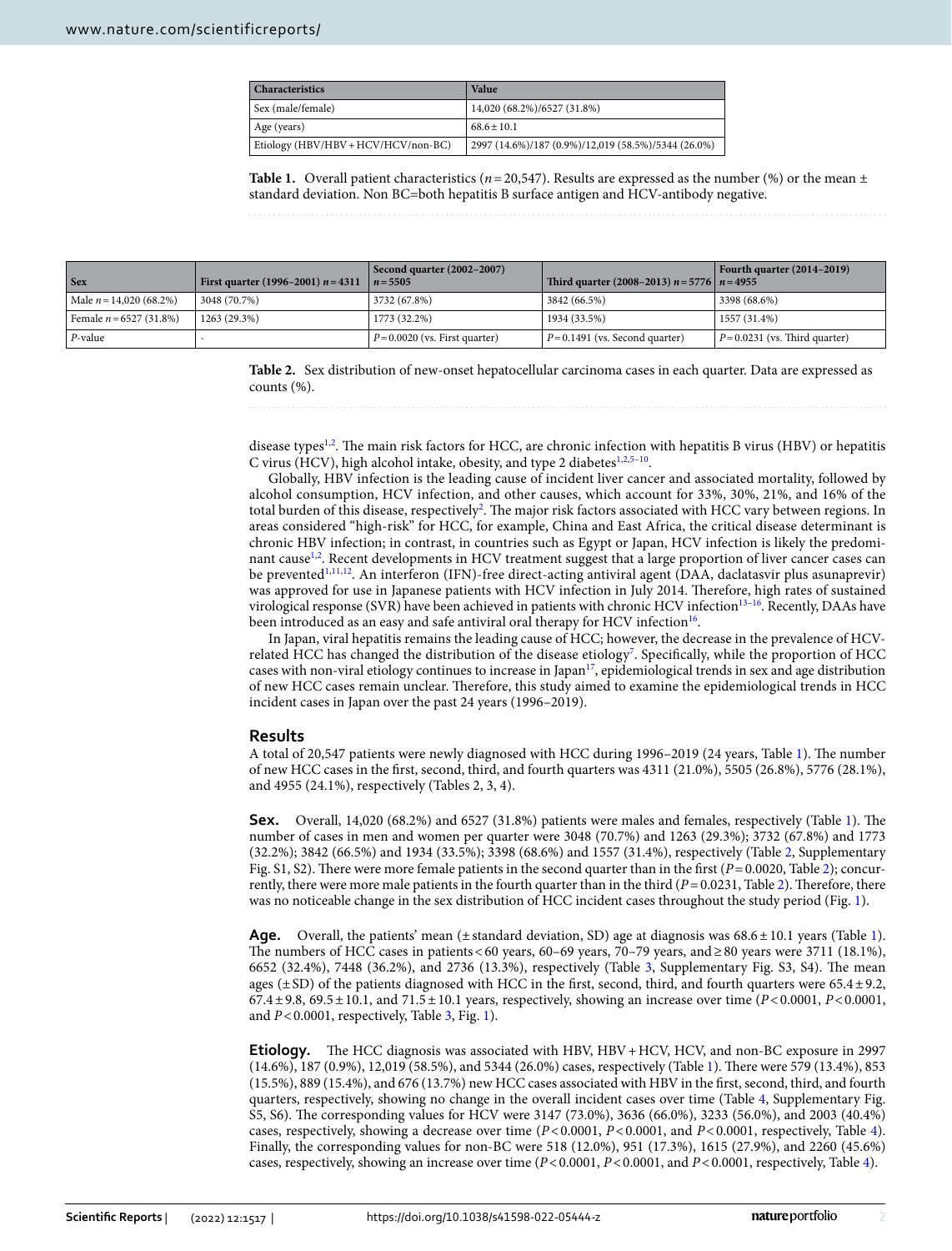

<span id="page-2-0"></span>**Figure 1.** Age distribution of new hepatocellular carcinoma cases. 65.4±9.2 years during 1996–2001 to 67.4±9.8 years during 2002–2007, *P*<0.0001; 67.4±9.8 years during 2002–2007 to 69.5±10.1 years during 2008–2013, *P*<0.0001; and 69.5±10.1 years during 2008–2013 to 71.5±10.1 years during 2014–2019, *P*<0.0001, respectively (mean±standard deviation).

| Age                                     | <b>First quarter (1996–2001)</b><br>$n = 4311$ | Second quarter (2002–2007)<br>$n = 5505$ | <b>Third quarter (2008–2013)</b><br>$n = 5776$ | Fourth quarter $(2014-2019)$<br>$n = 4955$ |
|-----------------------------------------|------------------------------------------------|------------------------------------------|------------------------------------------------|--------------------------------------------|
| $<60$ years $n = 3711$ (18.1%)          | 994 (23.0%)                                    | 1181 (21.5%)                             | 955 (16.5%)                                    | 581 (11.7%)                                |
| 60–69 years $n = 6652$ (32.4%)          | 1839 (42.7%)                                   | 1697 (30.8%)                             | 1690 (29.3%)                                   | 1426 (28.8%)                               |
| 70–79 years $n = 7448$ (36.2%)          | 1292 (30.0%)                                   | 2179 (39.6%)                             | 2227 (38.6%)                                   | 1750 (35.3%)                               |
| $\geq$ 80 years <i>n</i> = 2736 (13.3%) | 186 (4.3%)                                     | 448 (8.1%)                               | 904 (15.6%)                                    | 1198 (24.2%)                               |
| Mean                                    | $65.4 \pm 9.2$                                 | $67.4 + 9.8$                             | $69.5 \pm 10.1$                                | $71.5 \pm 10.1$                            |
| $P$ -value                              |                                                | $P < 0.0001$ (vs. First quarter)         | $P < 0.0001$ (vs. Second quarter)              | $P < 0.0001$ (vs. Third quarter)           |

<span id="page-2-1"></span>**Table 3.** Age distribution of new hepatocellular carcinoma cases in each quarter. Data are presented as counts (%) or mean ± standard deviation.

| Etiology                  | First quarter (1996–2001) $n = 4311$ | Second quarter (2002–2007)<br>$n = 5505$ | Third quarter (2008-2013)<br>$n = 5776$ | Fourth quarter (2014–2019)<br>$n = 4955$ |
|---------------------------|--------------------------------------|------------------------------------------|-----------------------------------------|------------------------------------------|
| HBV $n = 2997$ (14.6%)    | 579 (13.4%)                          | 853 (15.5%)                              | 889 (15.4%)                             | 676 (13.7%)                              |
| $HBV + HCV n = 187(0.9%)$ | $67(1.6\%)$                          | $65(1.2\%)$                              | 39 (0.7%)                               | $16(0.3\%)$                              |
| $HCV n = 12,019(58.5%)$   | 3147 (73.0%)                         | 3636 (66.0%)                             | 3233 (56.0%)                            | 2003 (40.4%)                             |
| Non-BC $n = 5344$ (26.0%) | 518 (12.0%)                          | 951 (17.3%)                              | 1615 (27.9%)                            | 2260 (45.6%)                             |
| P-value                   |                                      | $P < 0.0001$ (vs. First quarter)         | $P < 0.0001$ (vs. Second quarter)       | $P < 0.0001$ (vs. Third quarter)         |

<span id="page-2-2"></span>**Table 4.** Distribution of disease etiology among new hepatocellular carcinoma cases in each quarter. Data are presented as counts (%). Non BC=both hepatitis B surface antigen and HCV-antibody negative.

**Correlation between age and etiology.** The mean ages  $(\pm SD)$  of the patients with HCC associated with HBV, HBV + HBC, HCV, and non-BC were  $60.2 \pm 10.9$ ,  $63.6 \pm 10.0$ ,  $69.7 \pm 8.8$ , and  $71.0 \pm 9.9$  years, respectively (Fig. [2\)](#page-3-0). There was a significant association between patient age and disease etiology (*P*<0.0001, *P*<0.0001, and *P*<0.0001, respectively, Fig. [2](#page-3-0)).

#### **Discussion**

In the present study, we examined epidemiological trends in HCC incident cases, including the distribution of sex, age, and disease etiology over 24 years. Although there was no noticeable change in the sex distribution of HCC incident cases throughout the study period, the average age of newly diagnosed HCC patients increased along the quarters. The number of HCV-associated cases decreased over time, while non-BC-associated cases increased over time. Moreover, there was a signifcant association between patient age and disease etiology.

In July 2014, DAAs were approved for Japanese patients with HCV infection. The development of DAAs has made it easier to treat HCV infections in the elderly and cirrhotic patients, and not only at specialized highvolume centers but also at general practice clinics<sup>16</sup>. As a result, the eradication of HCV infection has been reported to reduce HCC risk<sup>18</sup>. In the present study, the number of new HCC cases increased from the first to the third quarter (1996–2013), decreasing, afer that, from the third to the fourth quarter (2014–2019). Tis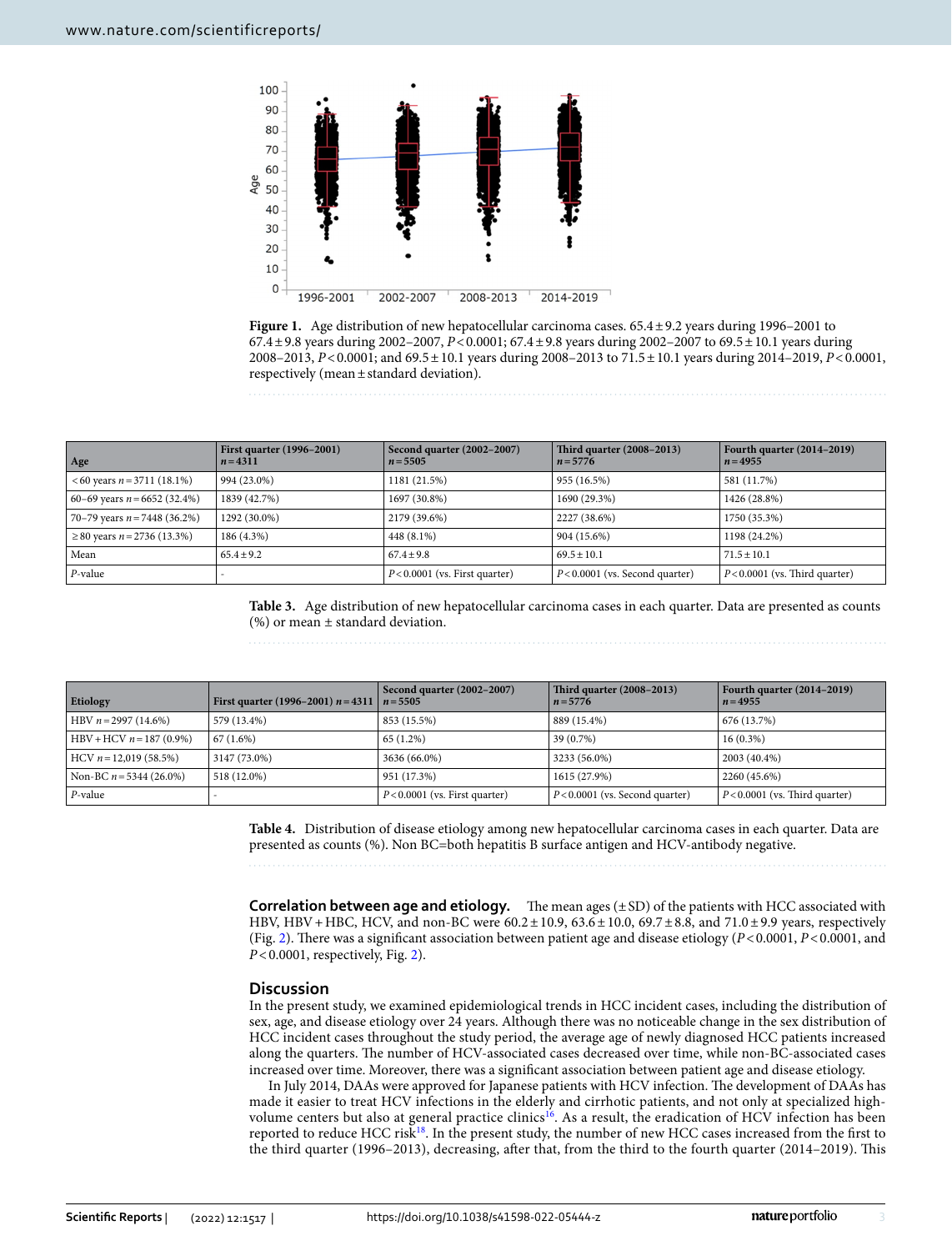

<span id="page-3-0"></span>

relative reduction in HCC cases observed in the fourth quarter (2014–2019) may be associated with improved management of HCV infections with DAAs.

HCC incidence is two–threefold higher among men than women in most regions worldwide, while liver cancer ranks fifth and second in the global number of cases and associated deaths among men, respectively $^{\text{l}}$ . Meanwhile, liver cancer incidence is forecasted to decrease among men in Japan and China and women in Japan and Denmar[k2](#page-4-2) . In the present study, there was no association between sex and HCC incident cases over time. Therefore, while the incident case of HCC is expected to decrease among both men and women in Japan, a sex gap in the burden of this disease remains.

In the present study, patient age among newly diagnosed HCC cases increased over time. Meanwhile, the number of HCV-associated HCC cases decreased over time, in contrast to non-BC-associated cases, which increased over time. Additionally, we observed an association between patients' age and disease etiology. Overall, HBV-associated HCC patients tended to be younger (mean age  $\pm$  SD at onset 60.2 $\pm$ 10.9 years) than HCVassociated HCC patients (mean age  $\pm$  SD at onset 69.7 $\pm$ 8.8 years). Therefore, it was predicted that the age of new-onset HCC patients would decrease by the decrease in new-onset HCV-associated HCC cases; however, the age of new-onset HCC patients has instead increased. This is because in the present study, the proportion of non-BC-associated HCC cases (mean age ± SD at onset 71.0 ± 9.9 years) was higher than that of HCV-associated HCC cases (mean age±SD at onset 69.7±8.8 years), and it continued to increase. In the future, as the incident case of non-BC-associated HCC increases, the age of the incident case of HCC will also increase.

The use of DAAs in HCV-infected patients has been shown to lower the risk of liver-related events, including HCC[19](#page-5-3). However, despite an SVR of>95%, the HCC risk in DAA-treated HCV-infected patients—with advanced fibrosis or cirrhosis—was shown to remain between 0.3 and 1.8% per year $^{20,21}$ . The current European Association for the Study of the Liver (EASL) and American Association for the Study of Liver Diseases (AASLD) guidelines recommend lifetime surveillance of HCV-cured patients with cirrhosis<sup>[22](#page-5-6),[23](#page-5-7)</sup>. Identifying clinical and molecular markers associated with HCC risk among these patients may improve the treatment efectiveness and resource allocation[22](#page-5-6),[23](#page-5-7). Studies on epidemiology and precision medicine may help inform, refne, and customize clinical guidelines for disease surveillance in this context<sup>24</sup>.

In the present study, the average age of patients newly diagnosed with HCC and those newly diagnosed with non-BC-associated HCC increased over time, while the patients newly diagnosed with HCV-associated HCC decreased over time. The increasing age of patients newly diagnosed with non-BC-associated HCC is likely to become a public health concern in the future. Recent studies have reported an association between metabolic syndrome (diabetes and obesity), excessive alcohol consumption (alcoholic fatty liver disease), and high-calorie intake (nonalcoholic fatty liver disease), and HCC risk in countries characterized by Westernized sedentary lifestyles<sup>25</sup>. A detailed understanding of the relevant risk factors is paramount for improving HCC screening, diagnosis, management, and prevention strategies $25$ .

Tis study had some limitations. Firstly, while the hepatic reserve efect in liver carcinogenesis was known, in the present study, we focused mainly on three factors, sex, age, and disease etiology. Therefore, a multicenter study with additional clinical information is suggested in the future. Secondly, we did not investigate the size or number of HCC incident cases, namely, its stages. Future studies investigating the correlation between the HCC stage and sex, age, or disease etiology are required.

In conclusion, the present study suggests that HCC incident cases in the elderly and due to non-BC tended to increase, while the incident cases of HCV-associated HCC tended to decrease between quarters. In countries where HCV infection is likely the predominant cause of HCC, like Japan, similar trends in HCC incident case are anticipated in the future.

4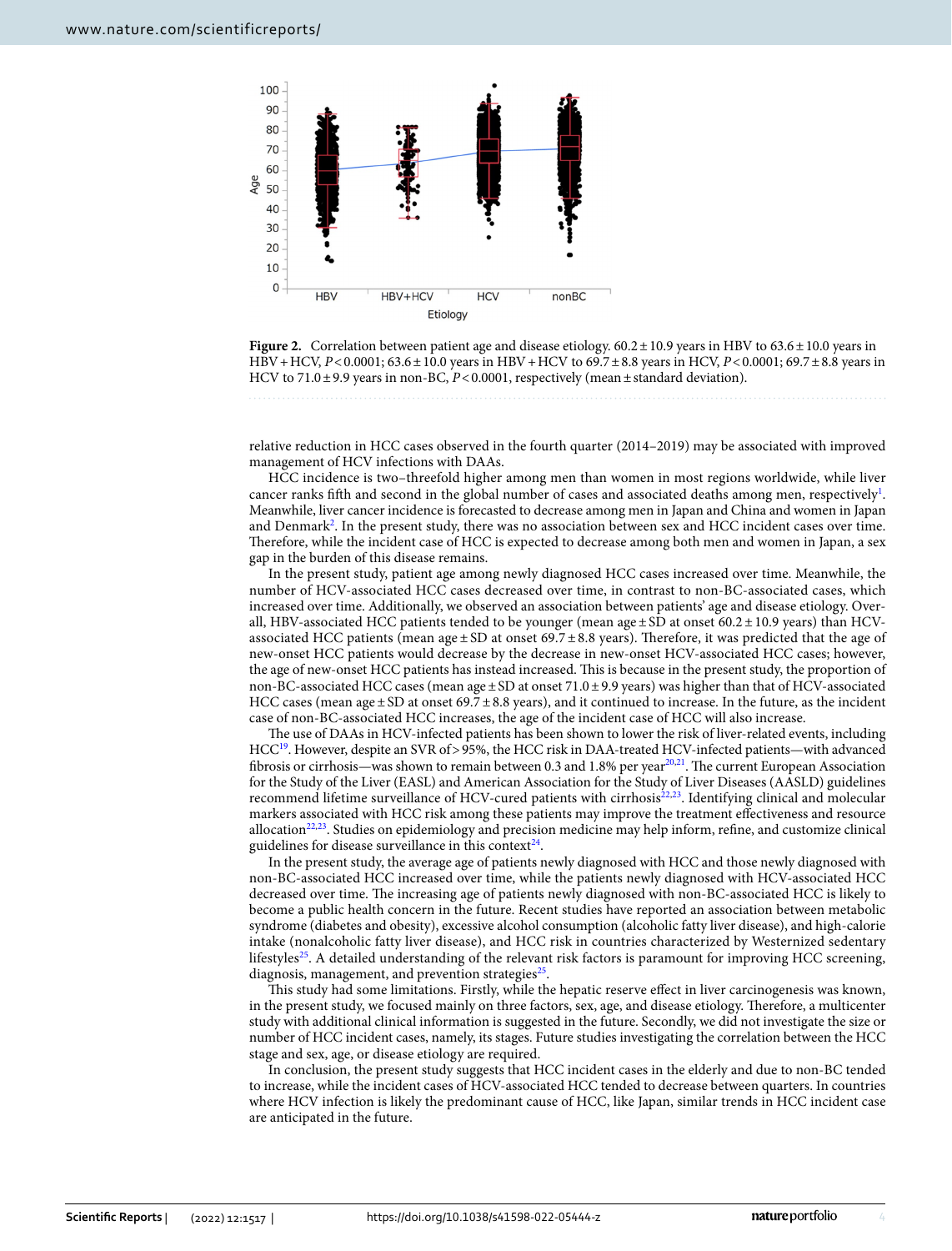#### **Methods**

Tis prospective study was approved by the Ethics Committee of the National Hospital Organization Nagasaki Medical Center (no. 2020053) and was conducted according to the guidelines of the 1975 Declaration of Helsinki[26](#page-5-10).

We included only those newly diagnosed HCC patients in this study diagnosed at one of the 19 participating institutions of the Liver Cancer Study Group of Kyushu between 1996 and 2019 (24 years). The distribution of factors such as sex, age, and disease etiology was examined among the new HCC cases. The study period was divided into four quarters of six years each: 1996–2001(frst quarter), 2002–2007 (second quarter), 2008–2013 (third quarter), and 2014–2019 (fourth quarter).

**Diagnosis.** We diagnosed HCC by measuring alpha-fetoprotein and des-gamma-carboxy prothrombin serum levels and via imaging techniques, including ultrasonography, contrast-enhanced computerized tomography, magnetic resonance, and/or tumor biopsies.

Etiology. The etiology of HCC was categorized as follows: HBsAg positive and HCV-antibody negative (HBV), both HBsAg and HCV-antibody positive (HBV+HCV), HBsAg negative and HCV-antibody positive (HCV), and both HBsAg and HCV-antibody negative (non-BC).

**Statistical analysis.** Inter-quarter differences in sex and disease etiology frequencies were calculated using the chi-square test, and age diferences were examined using the one-way analysis of variance (ANOVA) and post-hoc analysis (Bonferroni) methods. All the statistical analyses were performed using JMP sofware version 15 (SAS Institute, Inc., Cary, NC, USA). *P*-values of<0.05 were considered signifcantly diferent.

**Ethical approval.** All procedures performed in studies involving human participants were in accordance with the ethical standards of the institutional and/or national research committee (Ethics Committee of the National Hospital Organization Nagasaki Medical Center, no. 2020053) and with the 1964 Helsinki declaration and its later amendments or comparable ethical standards.

**Informed consent.** Informed consent was obtained from all individual participants included in the study.

#### **Data availability**

The data that support the findings of this study are available from the corresponding author, HY, on reasonable request.

Received: 31 August 2021; Accepted: 12 January 2022 Published online: 27 January 2022

#### **References**

- <span id="page-4-0"></span>1. Bray, F. *et al.* Global cancer statistics 2018: GLOBOCAN estimates of incidence and mortality worldwide for 36 cancers in 185 countries. *CA Cancer J. Clin.* **68**, 394–424, doi:<https://doi.org/10.3322/caac.21492>(2018).
- <span id="page-4-2"></span>2. Singal, A. G., Lampertico, P. & Nahon, P. Epidemiology and surveillance for hepatocellular carcinoma: New trends. *J. Hepatol.* **72**, 250–261. <https://doi.org/10.1016/j.jhep.2019.08.025> (2020).
- 3. Akinyemiju, T. et al. The burden of primary liver cancer and underlying etiologies from 1990 to 2015 at the global, regional, and national level: results from the global burden of disease study 2015. *JAMA Oncol.* **3**, 1683–1691. [https://doi.org/10.1001/jamao](https://doi.org/10.1001/jamaoncol.2017.3055) [ncol.2017.3055](https://doi.org/10.1001/jamaoncol.2017.3055) (2017).
- <span id="page-4-1"></span>4. Global, regional, and national life expectancy, all-cause mortality, and cause-specifc mortality for 249 causes of death, 1980–2015: a systematic analysis for the Global Burden of Disease Study 2015. *Lancet (Lond. Engl.)* **388**, 1459–1544, doi:[https://doi.org/10.](https://doi.org/10.1016/s0140-6736(16)31012-1) [1016/s0140-6736\(16\)31012-1](https://doi.org/10.1016/s0140-6736(16)31012-1) (2016).
- <span id="page-4-3"></span>5. Ioannou, G. N. HCC surveillance afer SVR in patients with F3/F4 fbrosis. *J. Hepatol.* <https://doi.org/10.1016/j.jhep.2020.10.016> (2020).
- 6. Campbell, C., Wang, T., McNaughton, A. L., Barnes, E. & Matthews, P. C. Risk factors for the development of hepatocellular carcinoma (HCC) in chronic hepatitis B virus (HBV) infection: a systematic review and meta-analysis. *J. Viral Hepat.* [https://doi.](https://doi.org/10.1111/jvh.13452) [org/10.1111/jvh.13452](https://doi.org/10.1111/jvh.13452) (2020).
- <span id="page-4-8"></span>7. Enomoto, H. et al. The transition in the etiologies of hepatocellular carcinoma-complicated liver cirrhosis in a nationwide survey of Japan. *J. Gastroenterol.* <https://doi.org/10.1007/s00535-020-01748-x> (2020).
- 8. Wen, B. *et al.* Targeted treatment of alcoholic liver disease based on infammatory signalling pathways. *Pharmacol. Ter.* [https://](https://doi.org/10.1016/j.pharmthera.2020.107752) [doi.org/10.1016/j.pharmthera.2020.107752](https://doi.org/10.1016/j.pharmthera.2020.107752) (2020).
- 9. Kucukoglu, O., Sowa, J. P., Mazzolini, G. D., Syn, W. K. & Canbay, A. Hepatokines and adipokines in NASH-related hepatocellular carcinoma. *J. Hepatol.* <https://doi.org/10.1016/j.jhep.2020.10.030>(2020).
- <span id="page-4-4"></span>10. Younossi, Z. M., Corey, K. E. & Lim, J. K. AGA clinical practice update on lifestyle modifcation using diet and exercise to achieve weight loss in the management of nonalcoholic fatty liver disease (NAFLD): expert review. *Gastroenterology* [https://doi.org/10.](https://doi.org/10.1053/j.gastro.2020.11.051) [1053/j.gastro.2020.11.051](https://doi.org/10.1053/j.gastro.2020.11.051) (2020).
- <span id="page-4-5"></span>11. Setiawan, V. W. & Rosen, H. R. Stratifcation of residual risk of hepatocellular carcinoma following HCV clearance with DAA in patients with advanced fbrosis and cirrhosis. *Hepatology (Baltimore, Md.)*, doi:<https://doi.org/10.1002/hep.31639> (2020).
- <span id="page-4-6"></span>12. Tanaka, Y. *et al.* HCC risk post-SVR with DAAs in East Asians: fndings from the REAL-C cohort. *Hepatol. Int.* [https://doi.org/](https://doi.org/10.1007/s12072-020-10105-2) [10.1007/s12072-020-10105-2](https://doi.org/10.1007/s12072-020-10105-2) (2020).
- <span id="page-4-7"></span>13. Alqahtani, S. A. *et al.* Safety and tolerability of ledipasvir/sofosbuvir with and without ribavirin in patients with chronic hepatitis C virus genotype 1 infection: analysis of phase III ION trials. *Hepatology (Baltimore, Md.)* **62**, 25–30, doi[:https://doi.org/10.1002/](https://doi.org/10.1002/hep.27890) [hep.27890](https://doi.org/10.1002/hep.27890) (2015).
- 14. Kwo, P. *et al.* Simeprevir plus sofosbuvir (12 and 8 weeks) in hepatitis C virus genotype 1-infected patients without cirrhosis: OPTIMIST-1, a phase 3, randomized study. *Hepatology (Baltimore, Md.)* **64**, 370–380, doi:<https://doi.org/10.1002/hep.28467> (2016).